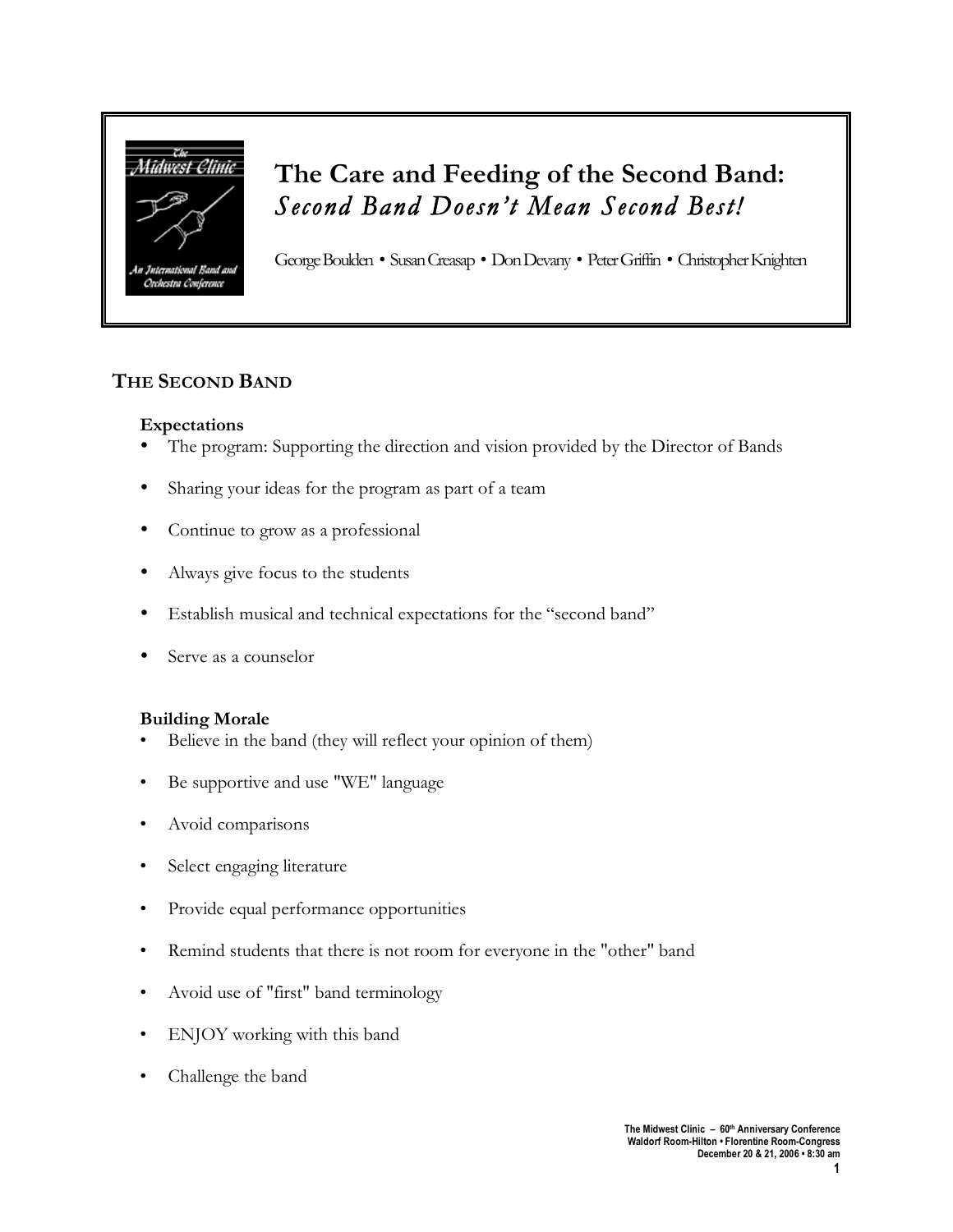#### **Developing Program Autonomy**

- **•** A Part versus Apart: Developing a positive group dynamic begins with connecting students with the entire music program
- Provide the same authentic musical experience that is expected of the advanced ensemble through appropriate literature
- Create unique and special opportunities for the ensemble
- Director's attitude toward ensemble will directly affect the student experience

#### **Auditions**

- An audition is not a judgment of a person, rather an evaluation of that person's abilities at that time.
- Audition materials should not turn anyone away
- Physical conditions of the audition site/personnel listening to auditions
- Preliminary audition should select your top ensemble
- Secondary audition should select additional ensembles
- Involve private/studio teachers in your decisions
- Last chair versus solo chair
- Re-audition opportunities

### **Filling the Gaps**

- Contacting those who might be interested in participating or left the program recently
- Contact those with scheduling problems to see if problems can be worked out
- Excessive numbers in certain sections might yield some individuals willing to switch instruments
- Music majors on minor instruments
- Offer beginning/intermediate instruction on certain instruments
- Do the footwork!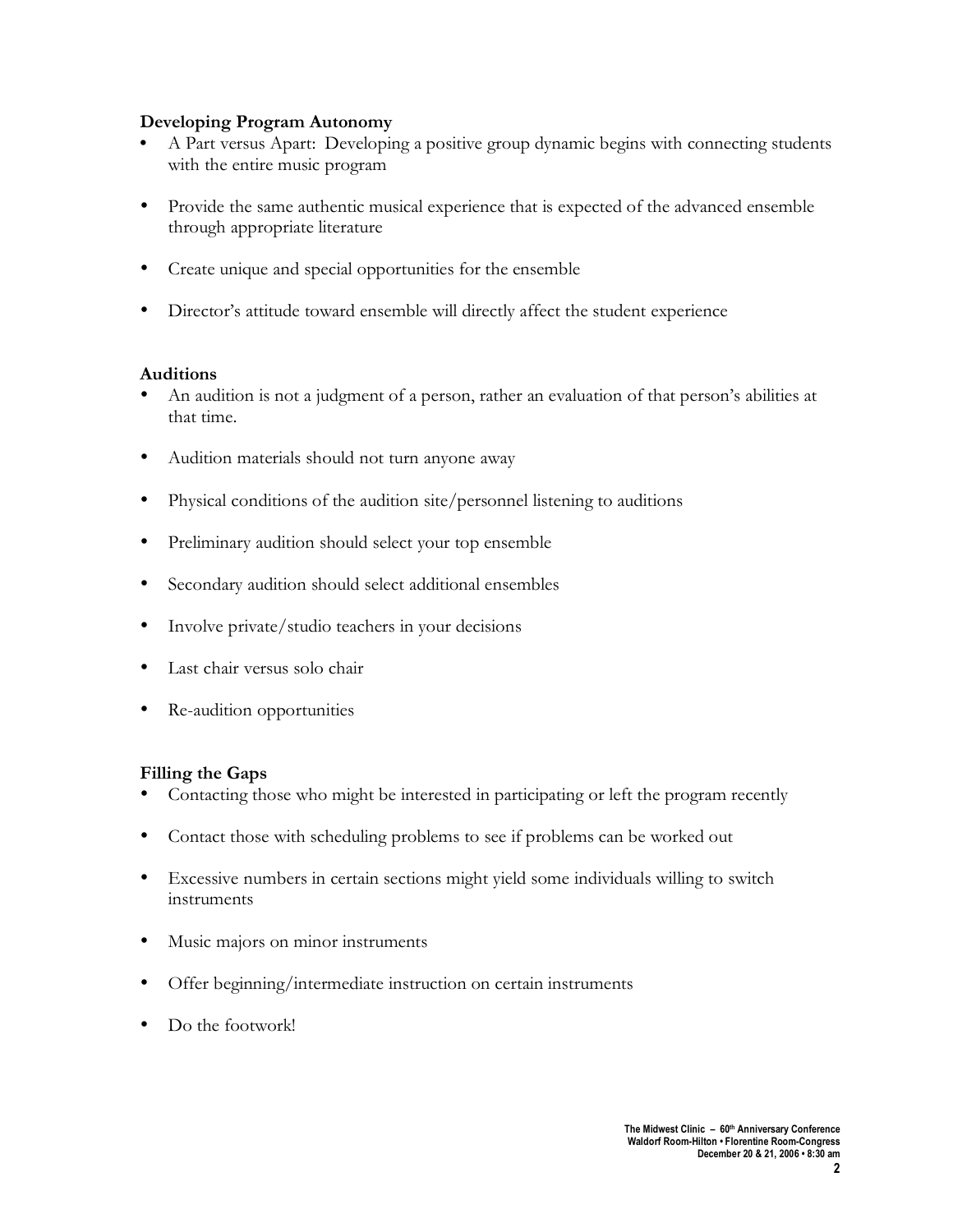#### **Repertoire Selection**

- Finding the balance between technical challenges vs. musical experience: Are second bands inherently less expressive?
- Resources:

State Music lists Texts Music conferences References of colleagues Websites: Composers, Ensembles, Publishers, Music Stores, and Conferences

#### **Rehearsal Strategies**

- Rehearse the same number of hours as the "first" band
- Have section leaders and allow them to run sectionals
- Use a rotating chair system for one concert
- Develop fundamentals and work scales
- SING chorales
- Balance intensity and levity

#### **Creative Programming**

- Use visuals to enhance the program
- Share a concert with another school and do a combined band piece
- Bring in a guest composer or soloist
- Feature members/sections of the band
- Have the Director of Bands conduct a selection

### **Creating Performance Opportunities**

- Separate performances
- Specialized performances related to pedagogy or research at conferences
- Commissioning and performances with guest composers
- Contemporary Music Festivals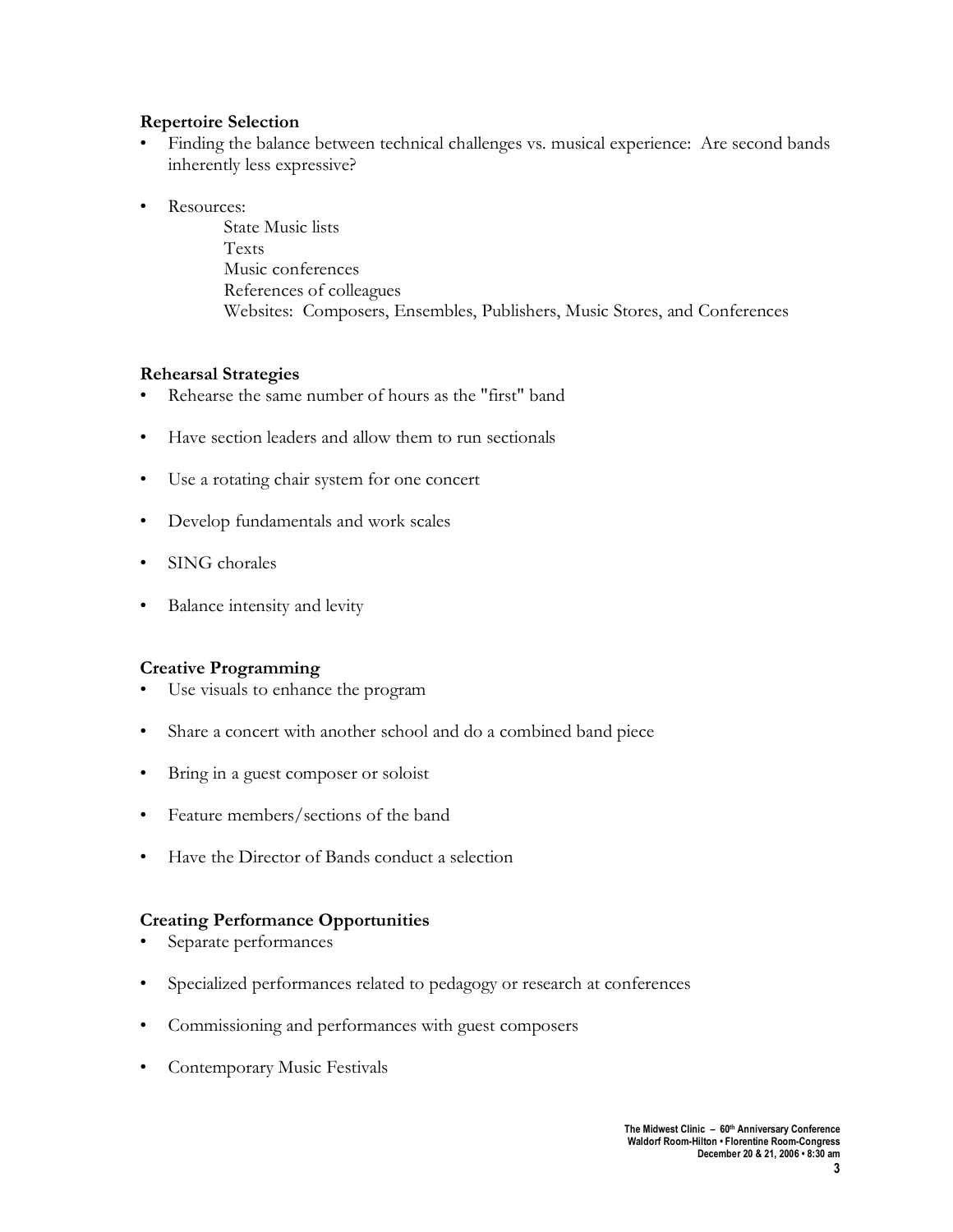• Guest conductors and guest artists

# **THE SECOND BAND DIRECTOR**

#### **Defining Your Role**

- **•** Eliminate "assistant" from the vocabulary
- Develop a collaborative environment instead of a director hierarchy
- Develop a departmental philosophy and curriculum for continuity of all performing ensembles
- Utilize your strengths in the music department
- Work with a top group: students at all levels will benefit from working with you

#### **Your Philosophy**

- Have a "sound" philosophy
- Does your philosophy serve you and your institution or district?
- Secrets to success
- Find a mentor/be a mentor

### **Developing Collaborative Relationships**

- **•** Communicate
- Share the decision making, administrative duties, and daily tasks
- Attend all concerts within the department
- Talk and socialize with other teachers within the department and school
- Get involved in other activities within the school
- Get to know professionals from other schools and universities
- Seek input and advice from other professionals

#### **Finding Your Niche**

Don't be a clone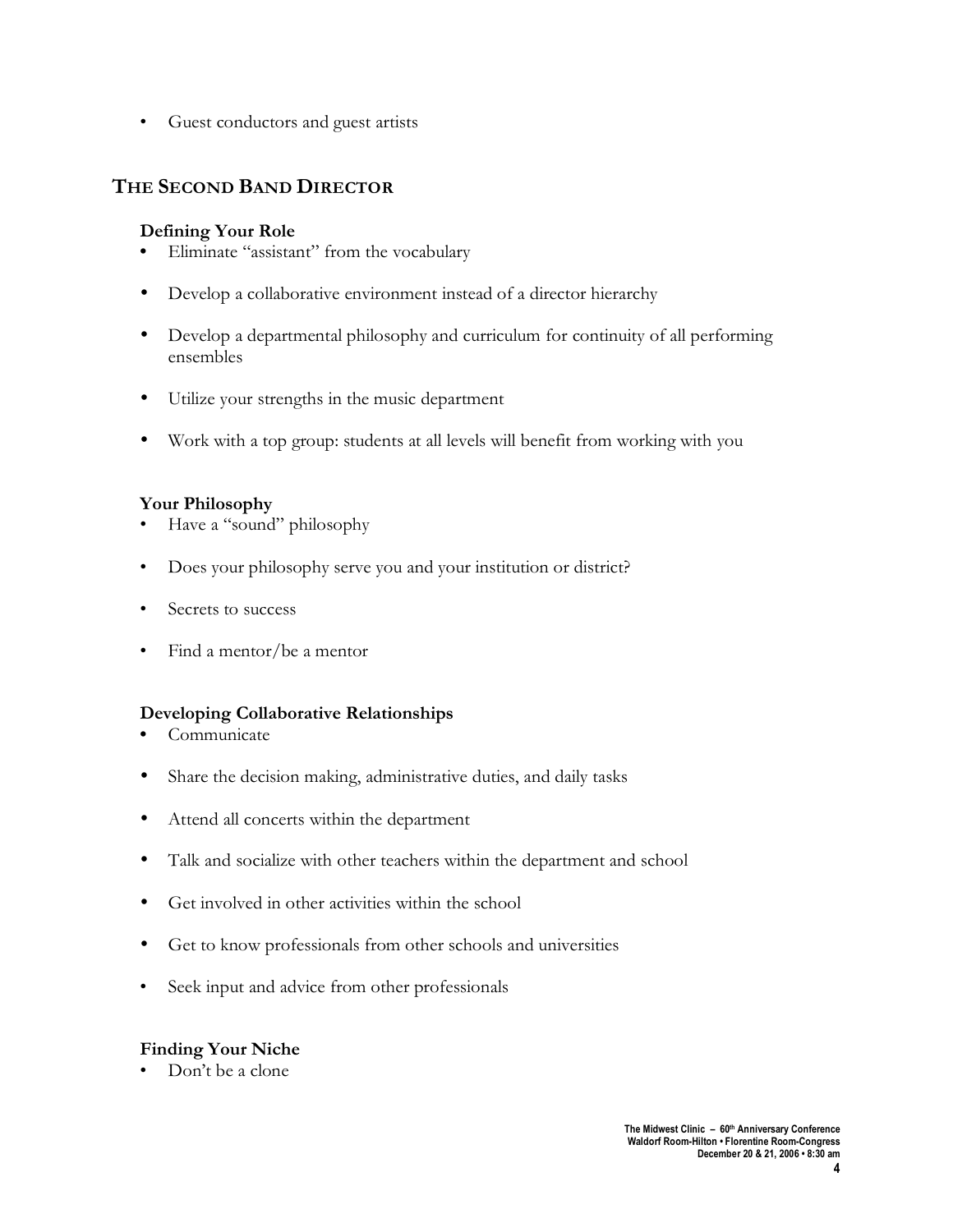- Become an expert
- Fill a void/Supplant a weakness
- Temper your ego, and learn to share the limelight
- Learn to multi-task, become a professional "plate spinner"
- Enjoy your role!

#### **Measuring Your Success**

- Self-evaluation
- Professional development
- Student assessment
- Student and parent feedback
- Setting and achieving personal, curricular, and ensemble goals
- Student morale and esprit de corps
- Student enrollment: Playing an instrument is more important than the band in which the student plays
- Students continuing to play their instrument after high school graduation
- The success of the advanced ensemble is a reflection of the success of the "second band"

#### **Personal Musical Growth**

- "Filling the gaps" of our own musical knowledge
- **Research**
- Active listening
- Seeking new literature
- Attend rehearsals of other ensembles
- Steal from everyone, share with everyone
- Be a sponge Never Stop Learning!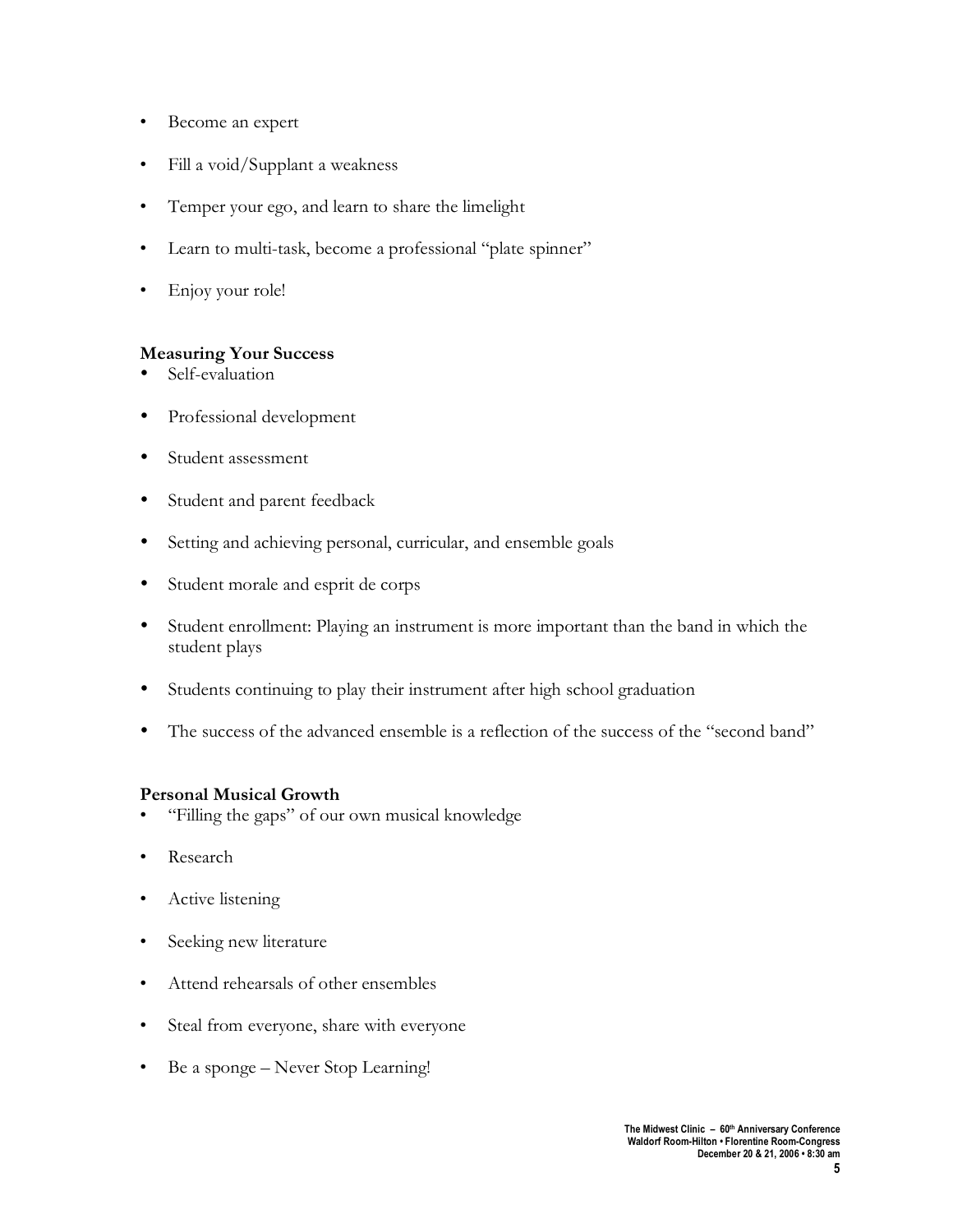## **Favorite Quotes**

We're number two. We try harder. ~ Avis Rental Cars And in the end it's not the years in your life that count. It is the life in your years. ~ Abraham Lincoln While it is wise to learn from experience, it is wiser to learn from the experiences of others. ~ Rick Warren Music expresses that which cannot be said and on which it is impossible to be silent.  $\sim$  Victor Hugo Eighty percent of success is showing up.  $\sim$  Woody Allen

### **Selected Resources**

- Bodine, R.J. & Crawford, D.K. (1999). *Developing Emotional Intelligence: A Guide to Behavior and Conflict Resolution in Schools*. Champaign, IL: Research Press.
- Brodinsky, B. (1983). *Building Morale…Motivating Staff: Problems and Solutions.* Sacramento, CA: American Association of School Administrators.
- Clark, R. (2003). *The Essential 55: An Award-Winning Educator's Rules for Discovering the Successful Student in Every Child.* Hyperion Press.

Conley, D. (2004). *The Pecking Order: Which Siblings Succeed and Why.* New York: Pantheon Books.

Cooper, L.G. (2004). *Teaching Band and Orchestra: Methods and Materials.* Chicago, IL: GIA Publications.

- Ernst, C. (1983). *Birth Order: Facts and Fiction Concerning Its Influence on Personality*. Berlin, NY: Springer-Verlag.
- Forer, L. K. (1969). *Birth Order and Life Roles*. Springfield, IL: Thomas.
- Forer, L. K. (1976). *The Birth Order Factor: How Your Personality is Influenced by Your Place in the Family.* New York: David McKay.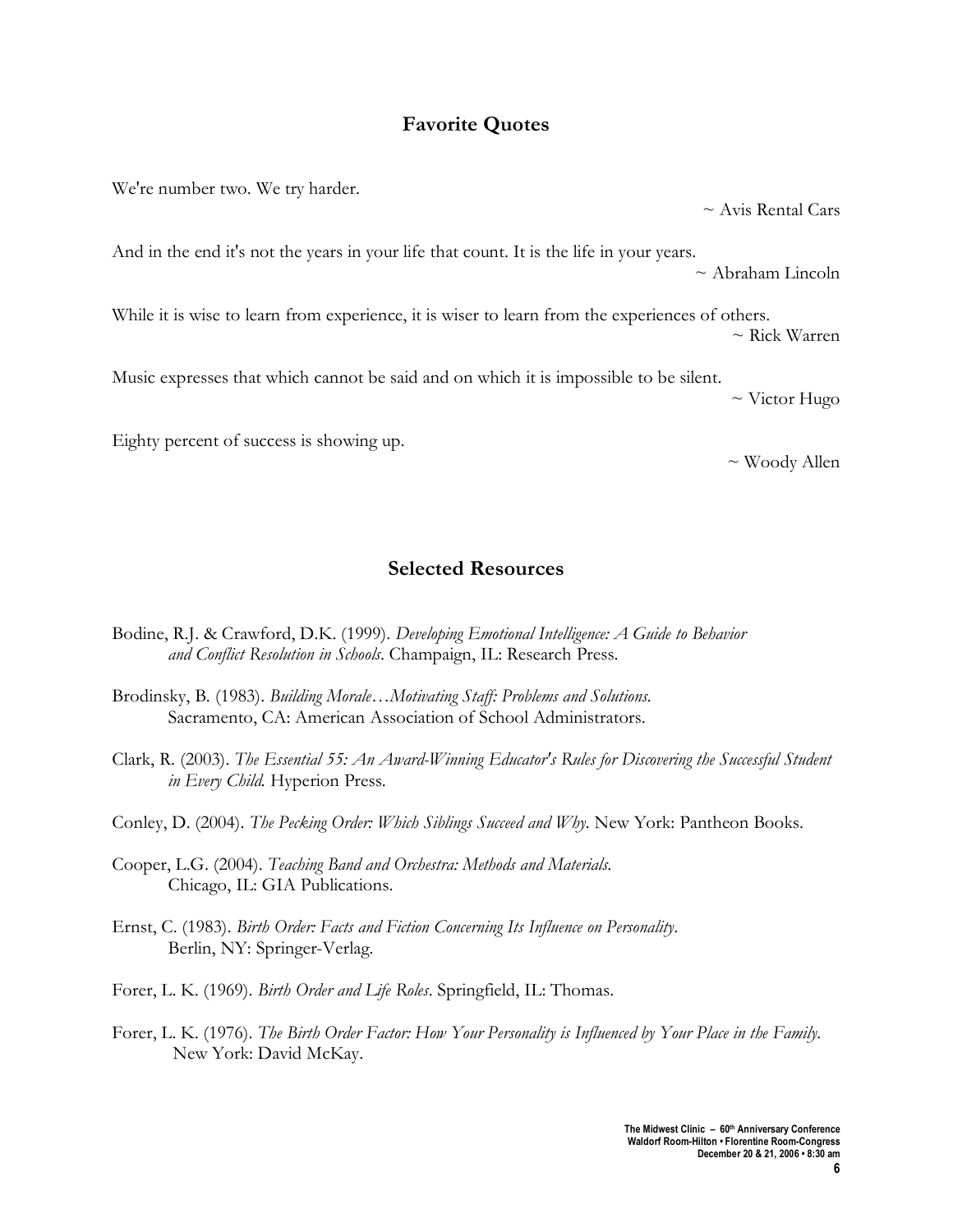- Green, E. J. (1978). *Birth Order, Parental Interest, and Academic Achievement.* San Francisco: R&E Research Associates.
- Hoopes, J. L. (1982). *Prediction in Child Development: A Longitudinal Study of Adoptive and Nonadoptive Families.* New York: Child Welfare League of America.

Labuta, J.A. (1997). *Teaching Musicianship in the High School Band.* Chicago, IL: GIA Publications.

Morasky, R. L. (1982). *Behavioral Systems*. New York: Praeger Publishers.

Rush, S. (2006). *Habits of a Successful Band Director*. Chicago, IL: GIA Publications.

Stotland, E. (1971). *Empathy and Birth Order*. Lincoln, NE: University of Nebraska Press.

Sutton-Smith, B. & and Rosenburg, B.G. (1970). *The Sibling*. New York: Holt, Rinehart and Winston.

- Toman, W. (1994). *Family Constellation: Its Effects on Personality and Social Behavior.* Northvale, NJ: J. Aronson, Inc.
- White, B. L. (1979). *The Origins of Human Competence: The Final Report of the Harvard Preschool Project.* Lexington, MA: Lexington Books.

Wong, H.K*.* (2001). *The First Days of School: How to be an Effective Teacher,* Harry K. Wong Publications.

#### \*\*\*\*\*\*\*\*\*\*\*\*\*\*\*\*\*\*\*\*\*\*\*\*\*\*\*

| "Online Resources for Band Directors"<br>http://150.216.12.227/knighten/ | A website that provides links to more than 170<br>websites with recordings of wind ensemble and band<br>repertoire for beginning, intermediate and advanced<br>ensembles. Maintained by Christopher Knighten. |
|--------------------------------------------------------------------------|---------------------------------------------------------------------------------------------------------------------------------------------------------------------------------------------------------------|
| "The First Days of School"                                               | A summary of the major concepts covered by Harry                                                                                                                                                              |
| http://www.glavac.com/harrywong.htm                                      | Wong.                                                                                                                                                                                                         |